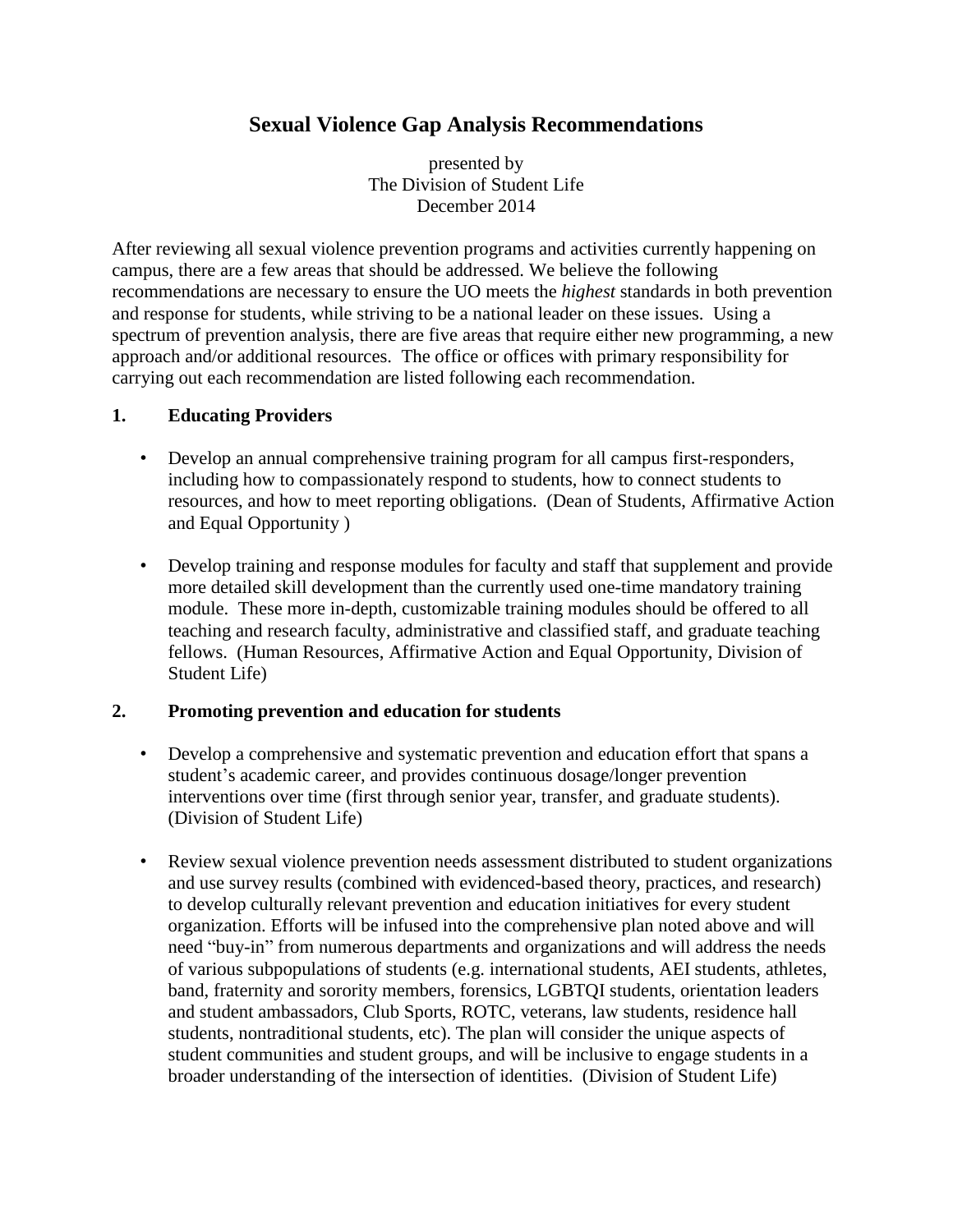- Develop a master calendar of events that ensures sexual violence awareness, prevention and intervention trainings are occurring systematically, frequently, and promoted widely and effectively for students, staff and faculty. (Office of Sexual Violence Response & Support Services)
- Create training modules and opportunities for students to learn about healthy sexual behavior, healthy relationships and positive relationship interactions. (University Health Center, University Counseling and Testing Center)
- Engage more men (including faculty and staff) in prevention and education activities on campus. Increase visibility of the ASUO Men's Center by promoting its programs and increasing the number of men involved in and associated with the Center; increase collaborative programming between various student groups and organizations with the Men's Center (e.g. fraternities, athletics, club sports, athletes, ROTC, Veterans, etc.) Hire a permanent director for the Men's Center. (ASUO, ASUO Men's Center, Division of Student Life)
- Enhance current international student orientation initiatives (e.g. sexual violence prevention videos) in various languages. (Office of International Programs, Division of Student Life)
- Establish a *second* group of sexual violence peer educators that augments the work of the experiential, theater-based SWAT program, carrying out the mission of sexual violence prevention by greatly increasing the points of student contact surrounding this issue and offering more skill-based training. These students will also be trained to give workshops on topics surrounding sexual violence including, but not limited to, sexual assault, interpersonal violence, sexual harassment, consent, bystander intervention, and changing social norms. They will work in collaboration with SWAT. (Dean of Students)
- Initiate new sexual violence technology efforts with prevention and response/support services. (Dean of Students, Division of Student Life IT and Marketing)
- Establish a prevention innovation fund whereby student groups, organizations, and academic classes can apply for funding to work collaboratively with prevention staff to create student-driven sexual violence prevention initiatives and community engagement projects. Examples include media campaigns, art installations, publications and web resources, culturally relevant projects, training programs, and visible projects for the campus. (Office of the Vice President for Student Life)
- Develop a systematic plan to establish and proactively conduct intentional outreach education and messaging regarding sexual misconduct policies. The plan will incorporate culturally relevant messaging, and ensure that the university will hold accused students responsible. (Office of Student Conduct and Community Standards)
- Include sexual violence prevention initiatives within other activities, including those that occur in the Recreation Center, Health Center, Erb Memorial Union, University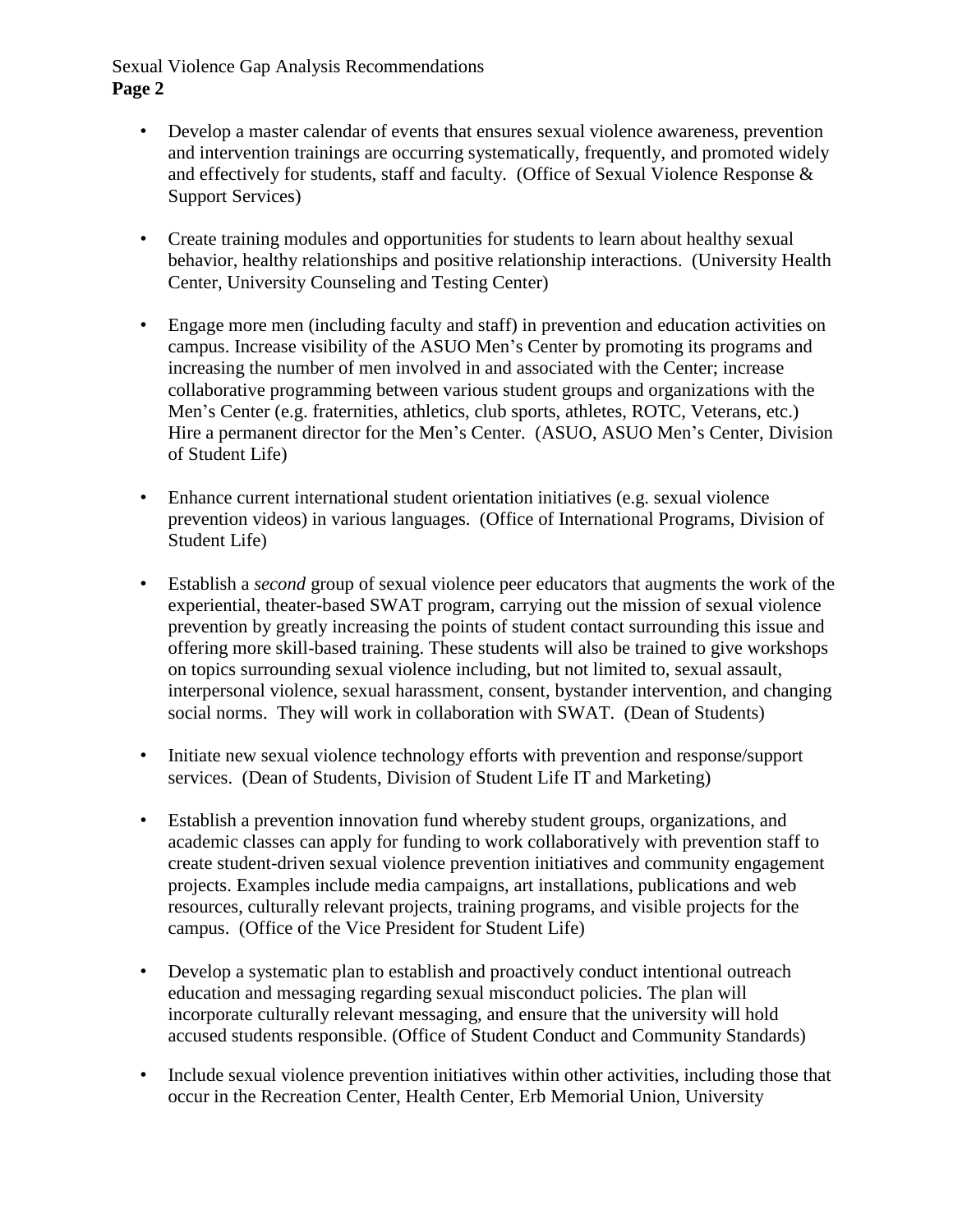> Counseling and Testing Center, Student Activities Resource Center and at Parent and Family, Club Sports, Alumni and Development, Intercollegiate Athletic, Fraternity and Sorority Life,and University Housing events. (Division of Student Life)

### **3. Strengthening organizational infrastructure and practices**

- Complete a 3-year strategic plan to clearly lay out expectations and direction of campuswide prevention efforts. (Division of Student Life)
- Charge a cross-functional team of experts to advise the campus and executive leadership team on best practices and planning for sexual violence prevention and response. This team should be made up of professional staff, faculty, administrators, responders and students with expertise in prevention, response and intervention regarding sexual violence in all forms. The team will provide annual updates and plans to the campus, including further analysis of gaps in our efforts. The team will work in concert with other standing committees including the recently launched Presidential Task Force on Campus Climate, the Student Life Prevention Team and other groups, as appropriate. (Division of Student Life)
- Develop a comprehensive and robust communications plan to educate the UO community about sexual violence (including sexual assault, partner violence, stalking, gender-based bullying and other forms of sexual harassment) and the programs and services associated with prevention and response. Develop higher visibility and branding of sexual violence prevention efforts, confidential support services, the SAFE hotline, SAFE website, confidential support services and advocacy, and all prevention programs including the SWAT program and online sexual violence prevention module, etc. (Division of Student Life Communication and Marketing, Dean of Students)
- Continue to promote and refine campus-wide campaign that promotes a culture of inclusion, care, respect, and safety for *all* community members. (Division of Student Life)
- Continue to review current organizational practices, response protocols, and delivery of services to ensure integrated service delivery between campus and off-campus partners for students that have been victimized. Generate Internal Memorandum of Understanding (IMOU) with the Law School's Domestic Violence Clinic and External Memorandum of Understanding (EMOU) with Sexual Assault Support Services and Womenspace.(Division of Student Life, General Counsel's Office, Law School)
- Secure permanent and sustained human and fiscal resources for sexual violence prevention and education, and support services programs. (Office of the Vice President for Student Life)
- Strengthen current infrastructure for tracking and case management of Title IX cases. Add a Title IX investigator and hearings officer to the Office of Student Conduct and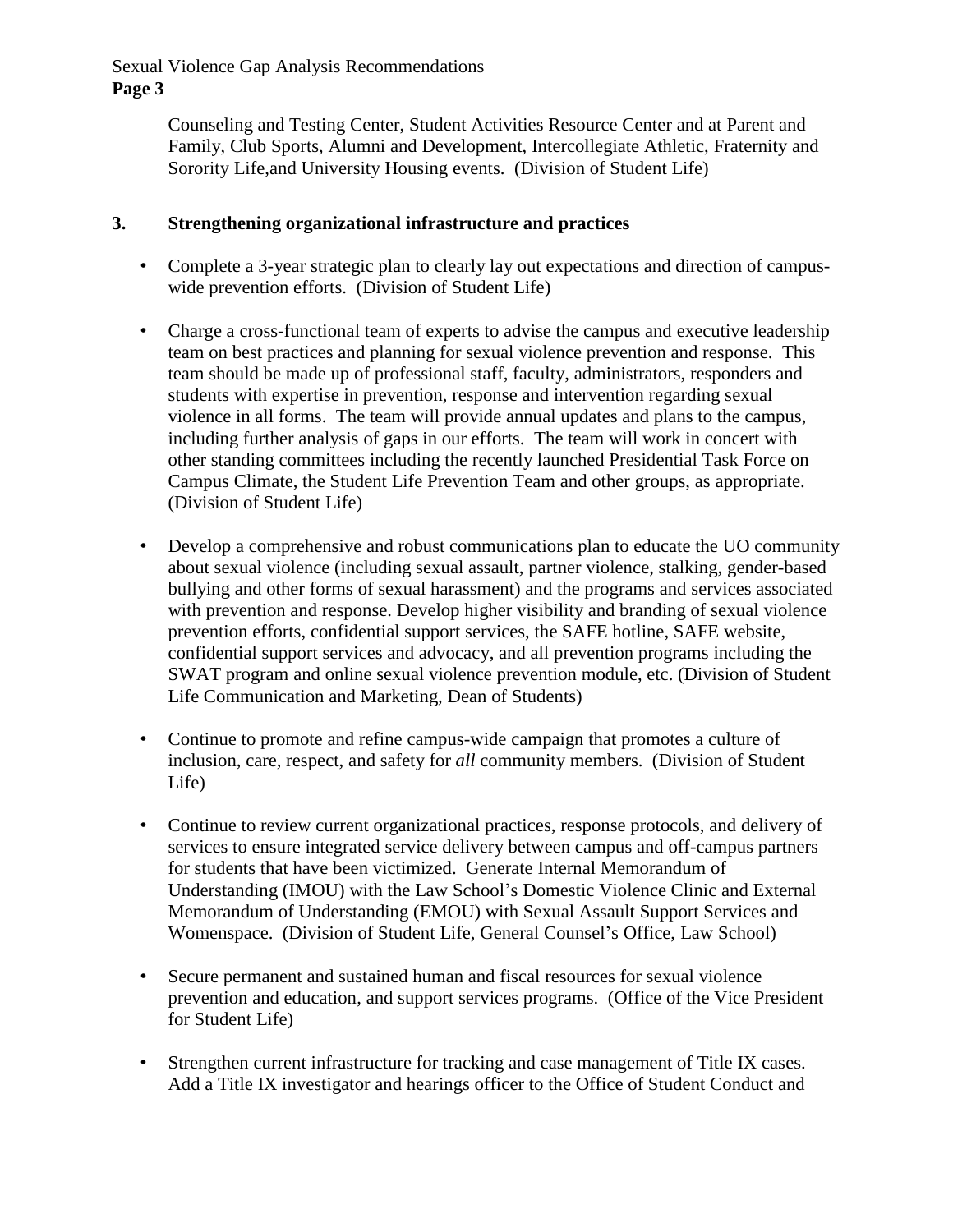> Community Standards for all cases involving student-on-student sexual misconduct. (Division of Student Life, Affirmative Action and Equal Opportunity)

## **4. Ensuring caring institutional response**

- Review all websites and publications that provide information to students, staff and faculty regarding sexual violence response and prevention. Make changes and updates as needed. Utilize various student advisory committees and student focus groups to ensure websites, publications and other help-related resources are student-friendly and effective. (Division of Student Life Communication and Marketing)
- Select an evidence-based, comprehensive bystander intervention program in 2014 and begin to pilot it during winter and spring terms (January-June 2015) and then launch the full program in 2015-2016. The program must address bystander intent and efficacy, rape attitudes, perpetration, and bystander behavior. (Dean of Students, Student Life Prevention Team)
- Develop and distribute publications and web-related resources regarding sexual violence for faculty and staff. (Human Resources, Affirmative Action and Equal Opportunity, Division of Student Life)
- Review Family Housing environments (with a special emphasis on partner and domestic violence) and current prevention and response efforts. Upon completion of review, make any needed recommendations. (Dean of Students, University Housing)
- Supplement the current victim's assistance fund to allow for payment of medical expenditures related to treatment or evidence gathering related to sexual violence as needed. (Office of the Vice President for Student Life, President's Office)

### **5. Promoting research and assessment**

- Establish data collection standards in offices that have primary responsibility for sexual violence (sexual assault, partner violence, stalking, gender-based bullying and other forms of sexual harassment) prevention and response issues throughout campus. Utilize data to understand perpetrator behaviors and profiles, utilize aggregate data to demonstrate transparency for campus community; track, assess and address trends, and design interventions. (Office of Student Life Research and Assessment , Dean of Students)
- Develop an infrastructure for research and assessment for prevention and response efforts. Assessment efforts should include metrics and outcomes. Evaluate all sexual violence prevention initiatives, support services delivery, and climate improvement efforts. (Dean of Students, Office of Student Life Research and Assessment)
- Create databases that help us track incident rates of sexual misconduct between and among high-risk groups (i.e., FSL, athletics, international students, etc.) (Dean of Students)